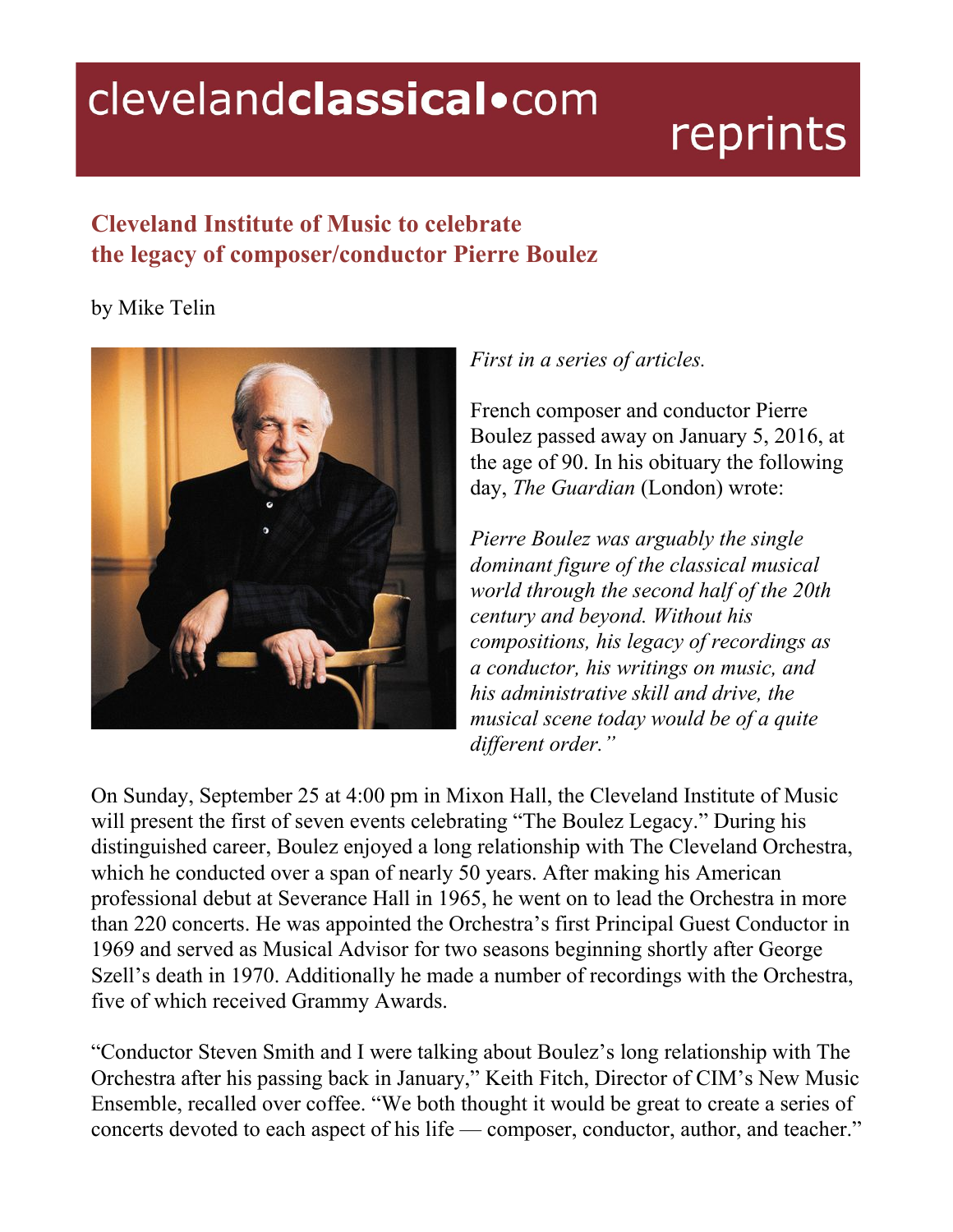Fitch put out a call to his faculty colleagues for proposals and received many enthusiastic concert ideas. "Each program is designed to be a snapshot of Boulez's life and output," Fitch noted. "It's been interesting to think about him again, and really look at the totality of his life. When you think about his recordings of *The Rite of Spring* with Cleveland, you realize that we were able to hear great music like that played well for the first time. I'm so proud to be doing a retrospective of his life here in Cleveland."



**Boulez the Modernist I**, Sunday, September 25 at 4:00 pm in Mixon Hall. Music for winds. Flutist Mary Kay Fink, oboist Frank Rosenwein, clarinetist Robert Woolfrey, bassoonist Barrick Stees, and hornist Richard King will perform Carter's *Woodwind Quintet* (1948), Berio's *Sequenza VII* (1969), Ligeti's *Six Bagatelles* (1953), Boulez's *Domaines* (1968), Stockhausen's "PICCOLO" from *Der Jahreslauf* (1977), and Ravel's *Mother Goose Suite* (arr. M. Popkin).

**Boulez the Friend and Teacher**, Wednesday, September 28 at 8:00 pm in Mixon Hall. Pianists Carolyn Warner and Daniel Shapiro will be joined by clarinetist Franklin Cohen, saxophonist James Umble, violinists Stephen Warner and Mari Sato, and cellist Brian Thornton. The program will include Ravel's *Le Tombeau de Couperin* (1914-1917) and "Adagio" from *Piano Concerto in G* (1929-1931, trans. C. Warner), Bach/Kurtág's *Chorales*, Berg's Variations on Themes from *Lulu* (1934), Debussy's *Cello Sonata* (1915), and Stravinsky's Suite from *L'Histoire du Soldat* (1919).

**Boulez the Conductor**, Wednesday, October 5 at 8:00 pm in Kulas Hall. Conductor Steven Smith will lead the CIM Orchestra in Stravinsky's *Le Chant du Rossignol* (1917),